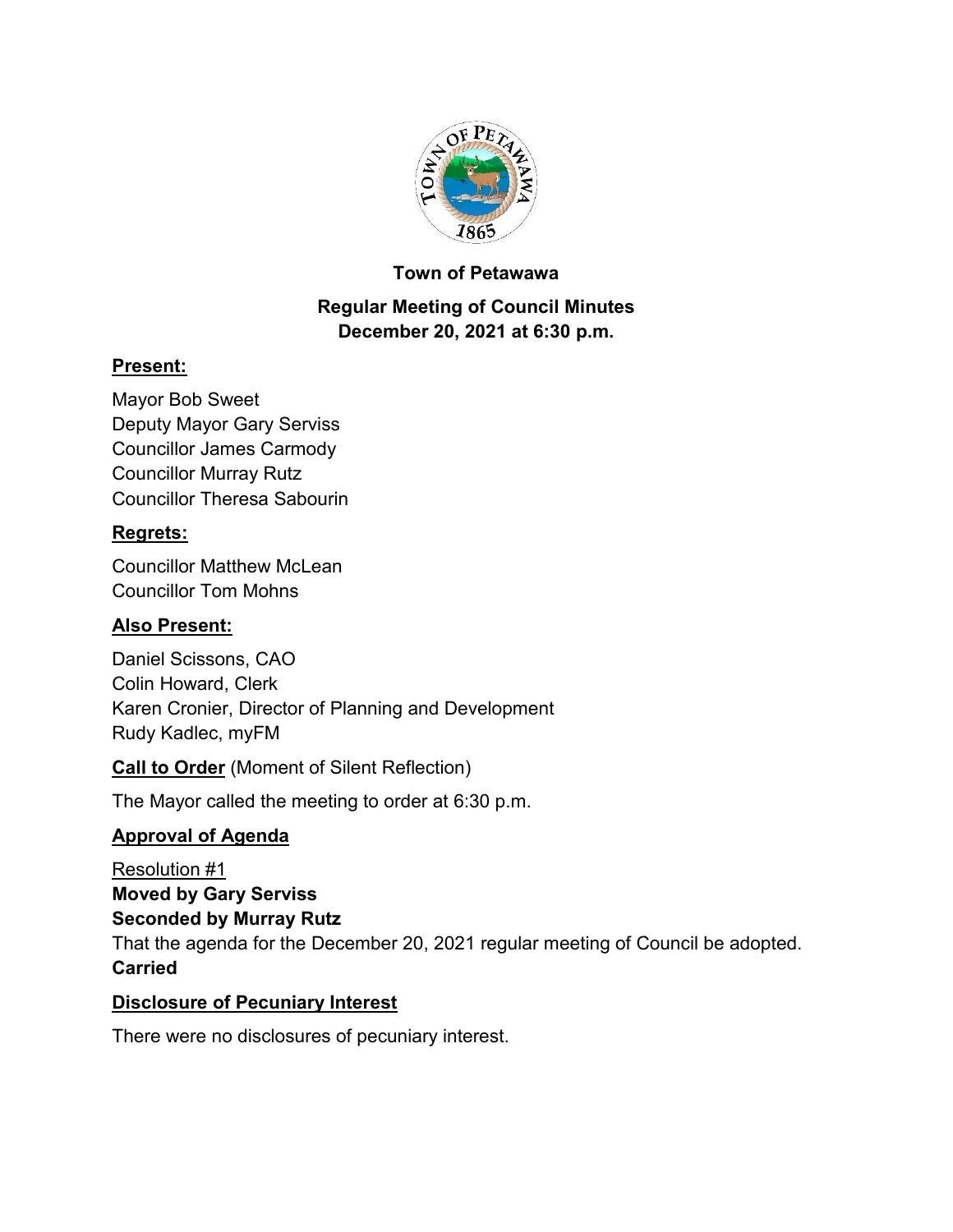## **Approval of Minutes**

1. Council Meeting (December 6, 2021)

Resolution #2 **Moved by Gary Serviss Seconded by Theresa Sabourin** That the minutes of the meeting of Council held December 6, 2021 be approved as printed and circulated. **Carried**

## **Public Meeting**

1. Zoning By-law Amendment (from "Open Space" to "Residential One") – Part of Mill Site No. 1 and Part of Public Square Plan 25, 21 Louise Street, Christine Rowan

The Public Meeting was opened by the Mayor at 6:32 p.m. Karen Cronier, Director of Planning and Development, advised that Notice of the Public Meeting had been provided as required under the *Planning Act*. No written submissions were received regarding the application.

Ms. Cronier explained the purpose and effect of the amendment is to rezone the 320 square metre parcel of land from Open Space (OS) to Residential One (R1) to permit the existing accessory residential use, a garage, to continue once the land is transferred from the Town to the abutting land owner. The zoning by-law amendment is required as a condition of consent. All other provisions of the Zoning By-law shall apply.

Mayor Sweet asked to hear comments from members of the public. No one from the public came forward to speak for or against the application.

Ms. Cronier then explained the appeal process to those present.

Mayor Sweet declared the Public Meeting closed at 6:34 p.m.

#### **Presentations**

1. Mayor's Year End Review

Mayor Sweet presented his 2021 Year End Review:

A very busy year during which much was achieved. At this time, I would like to take the opportunity to reflect on the past year's accomplishments and provide an overview of corporate milestones.

#### **Planning and Development:**

· Completed the Update to the Comprehensive Zoning By-law.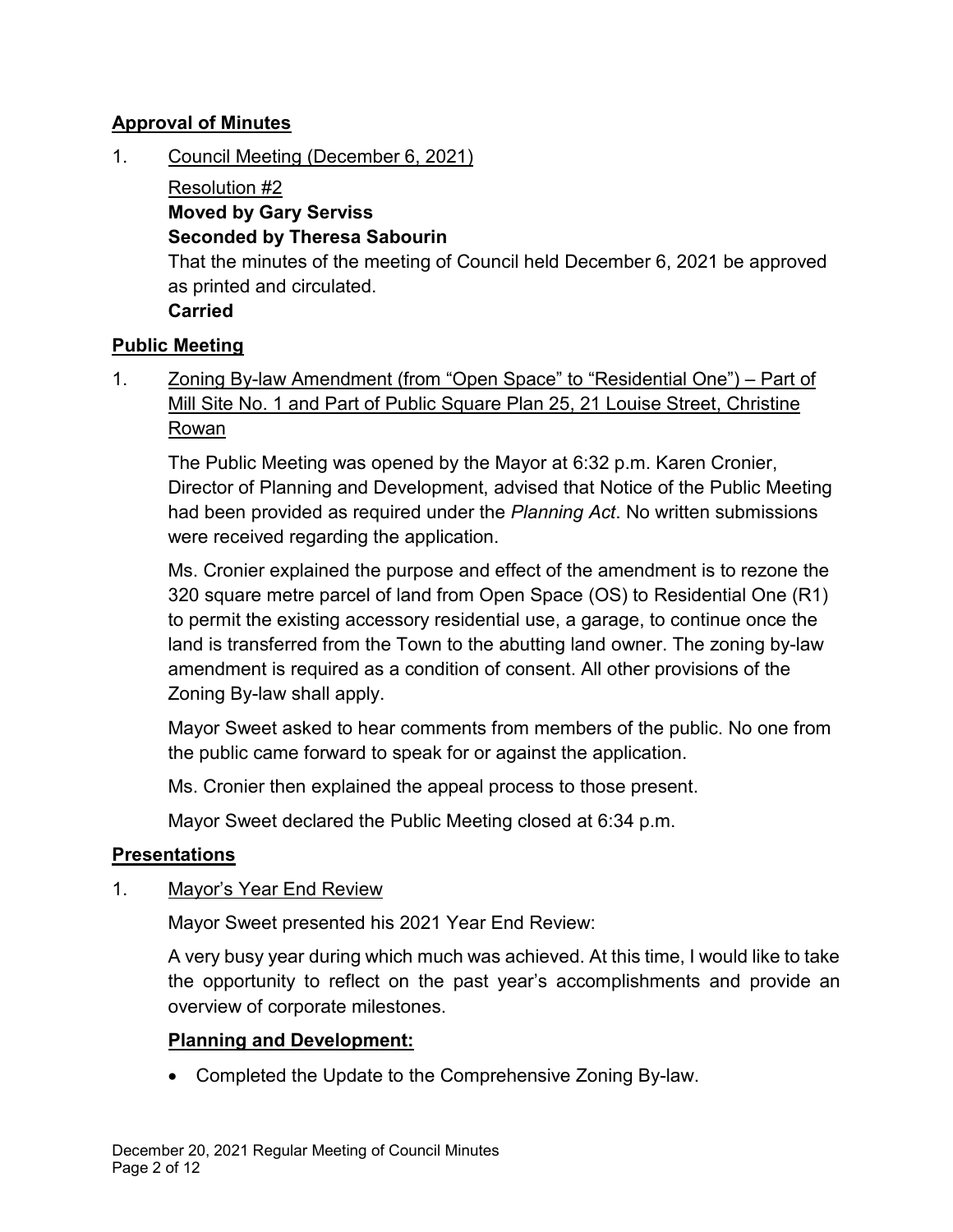- · Working towards implementation of a new Electronic Building Permitting System:
	- $\circ$  Cloudpermit it will be fully functional in early 2022.
- Site Plans 2021:
	- o Fijisan Sushi 1 Doran Road;
	- $\circ$  Subway commercial and residential;
	- o Emmanuel Lighthouse Church expansion;
	- $\circ$  Petawawa Apartments 10 units Dundonald Drive and Petawawa Boulevard;
	- o Lapointe Vehicle Storage Industrial Park;
	- $\circ$  Ongoing Hyundai parking lot expansion; and
	- $\circ$  Two lots in the Industrial Park contractors.
- Subdivisions Town Centre Subdivision 96 townhouse units.
- · Radtke Estates Phase 2.
- · Pre-consultation Three subdivisions.
- · Two apartment complexes.
- · Refurbishment of commercial centre.
- · Building Permits 390 permits issued to-date.
- · Emergency Management completed legislative requirements, training and exercise.

#### Goals:

- · Expand Cloudpermit to allow for the submission of electronic planning applications.
- · 2022 will see the review of the Town Official Plan.
- · Update and Review of the Sign By-law to be completed in first quarter 2022.
- · Update and Review of the Site Plan Control By-law, applications and Guidelines for Drawings documents.

# **Economic Development:**

- 11 new business openings:
	- o Including Dog House Brewing Company, Kushy's, Capital Mortgages, Prairie & Luna Cannabis Co., Valley Creations, Mount Molson Dairy Bar.
- · Business Milestones:
	- $\circ$  The Country Cupboard 25 year anniversary;
	- o The Shed– Five year anniversary; and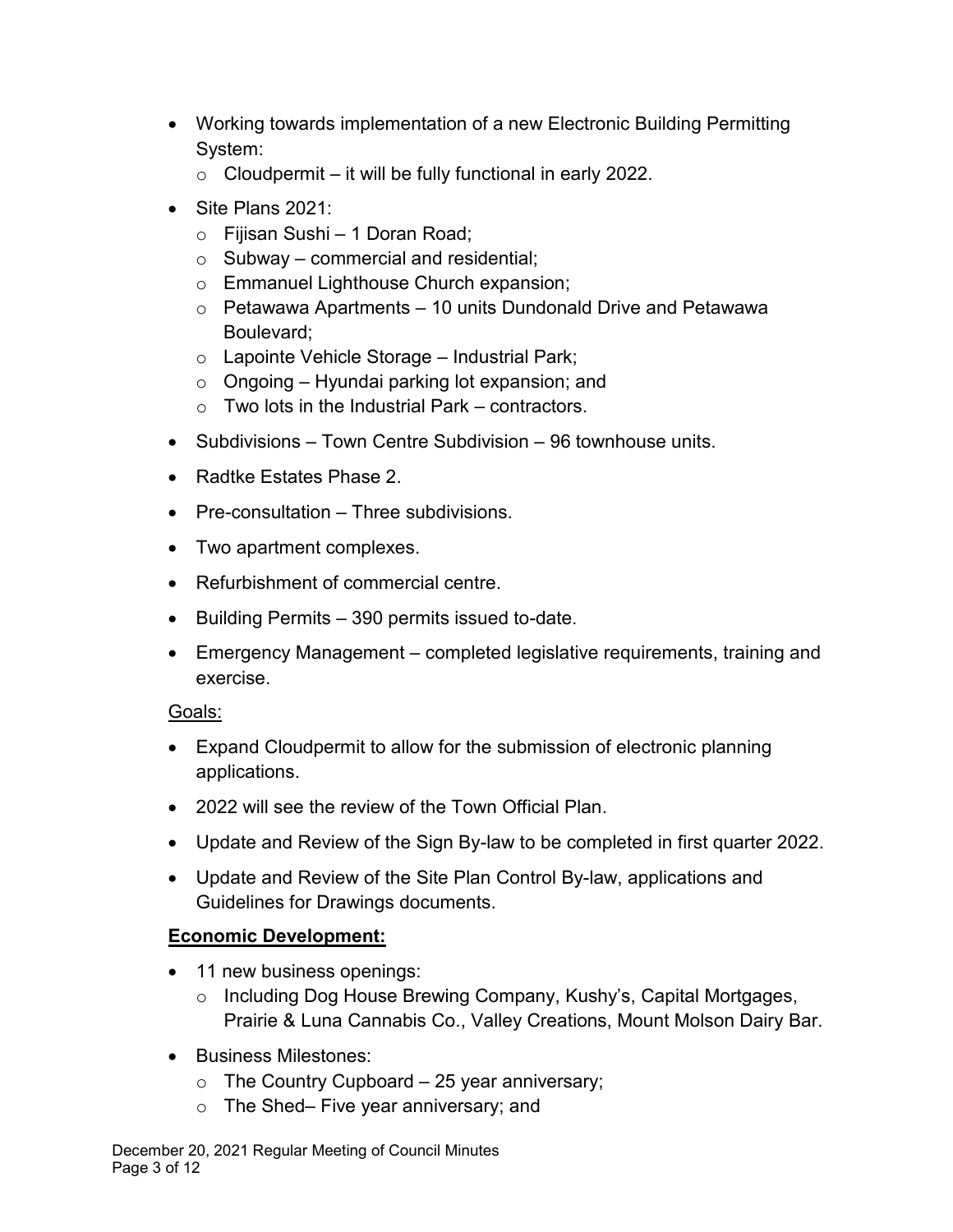- $\circ$  The Urban Lounge Salon and Spa Five year anniversary.
- · Development of the Community Improvement Plan (CIP) with support from WSP.
- · Developed and supported the Petawawa Container Market:
	- o 18 weeks, 54 businesses, artists, artisans and crafters used and were showcased in the space.
- · Obtained funding through the Digital Main Street Ontario Program to hire for a short-term Digital Service Squad member to support businesses with various Digital Main Street programs and opportunities.

## **Public Works:**

- · Approximately \$6.4 million towards roads, water, sanitary and sidewalks:
	- o Roads included Scott Avenue, Laura Street, Hilda Street, Portage Road and Airport Road; and
	- o Completed two in-house road rehabilitation projects: Biesenthal Road (1 kilometre) and Doris Street (150 metres).
- · Petawawa received bronze award from Bicycle Friendly Communities:
	- o only 10 communities across Canada are recognized for their conditions for cycling and guidance to foster safe bike-able communities for all ages and abilities.
- · Presentation to Council on integrating Zero Emissions Vehicles into the Town's municipal half-ton pickup fleet by 2035.
- · Replaced 10 large diameter cross road culverts in various locations.
- · Purchased new tractor/loader/backhoe, new one-ton service truck, and new patrol pickup truck.
- · Winter Maintenance Policy created and passed by Council:
	- o Posting communications regarding Town operations to the Town's website and social media platforms to inform the public on projects, safety awareness, and education on municipal services (more education = less calls/complaints).
- · Completed the Asset Management Plan and presented the first report to Council regarding municipal roads.
- · Completed the Town of Petawawa Trail Wayfinding Strategy with continued implementation in future years.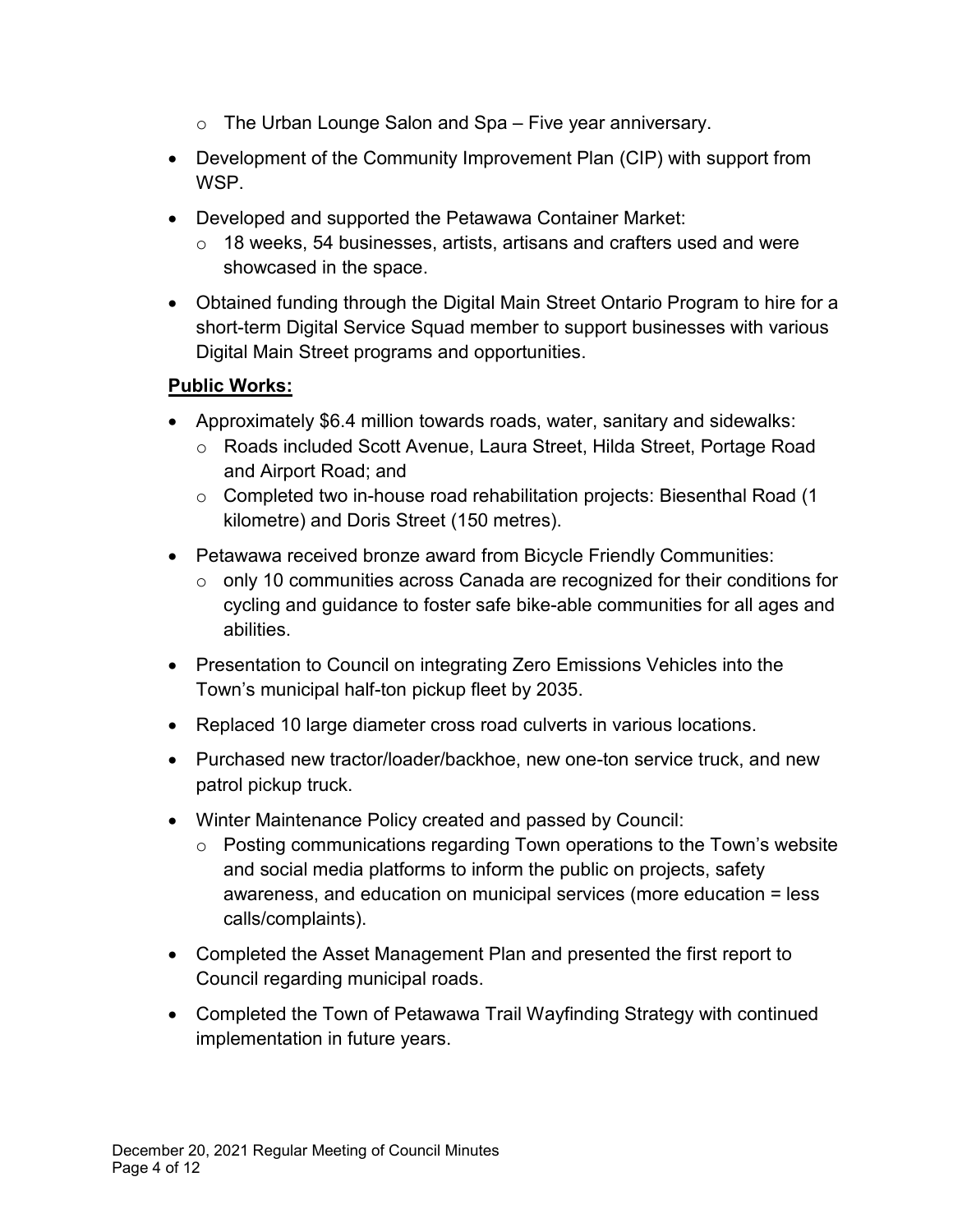- · First report to Council on the Ministry of Environment Blue Box Program, in regards to producer responsibility regulations and transition schedule (Petawawa eligible for transition by March 2025).
- · Safety Improvements Implemented:
	- $\circ$  Purchase of two Black Cat speed awareness monitors, to assist the OPP for enforcement and also the County for the design of new roads (i.e., Portage/Albert);
	- o Purchase and installation of flexible speed bollards for three school zones: Valour, Herman and Our Lady of Sorrows;
	- o New treated sand and salt mixture introduced to provide maximum performance while minimizing environmental impact, significantly reduces wear to equipment and infrastructure which will improve the overall winter maintenance budget;
	- $\circ$  Constructed a Multi-Use-Pathway on Laurentian Drive from Ravenwood Crescent to Civic Centre Road; and
	- o Erected signage along Algonquin Trail at Doran Road and Murphy Road to alert users to safely cross at signalized intersections.

# **Fire Department:**

- · Major Incidents:
	- $\circ$  January 28 3197 Petawawa Boulevard Art-e-Motive;
	- $\circ$  February 17 1011 Victoria Street Mary Browns;
	- $\circ$  April 26 6 New Street; and
	- $\circ$  December 14 38 Bedard Boulevard.
- Fire Chief Knott was nominated and appointed by the OAFC Board of Directors as one of eight Fire Chiefs in the province that will make up the OAFC Training Task Force.
- · Fire Chief Knott was celebrated for his 45 years of service.
- · Four members were celebrated for their 25 years of service: Captain Peter Moss, Captain Bill Tabram, Assistant Deputy Chief Equipment and Facilities Tim Allen and Deputy Fire Chief Craig Proulx.
- 190 fire pit inspections completed.
- · 862 fire permits issued.
- Station 2 lighting was upgraded to LEDs.
- · Upgraded communications and efficiency by purchasing five fire tablets.
- Five new members hired and trained.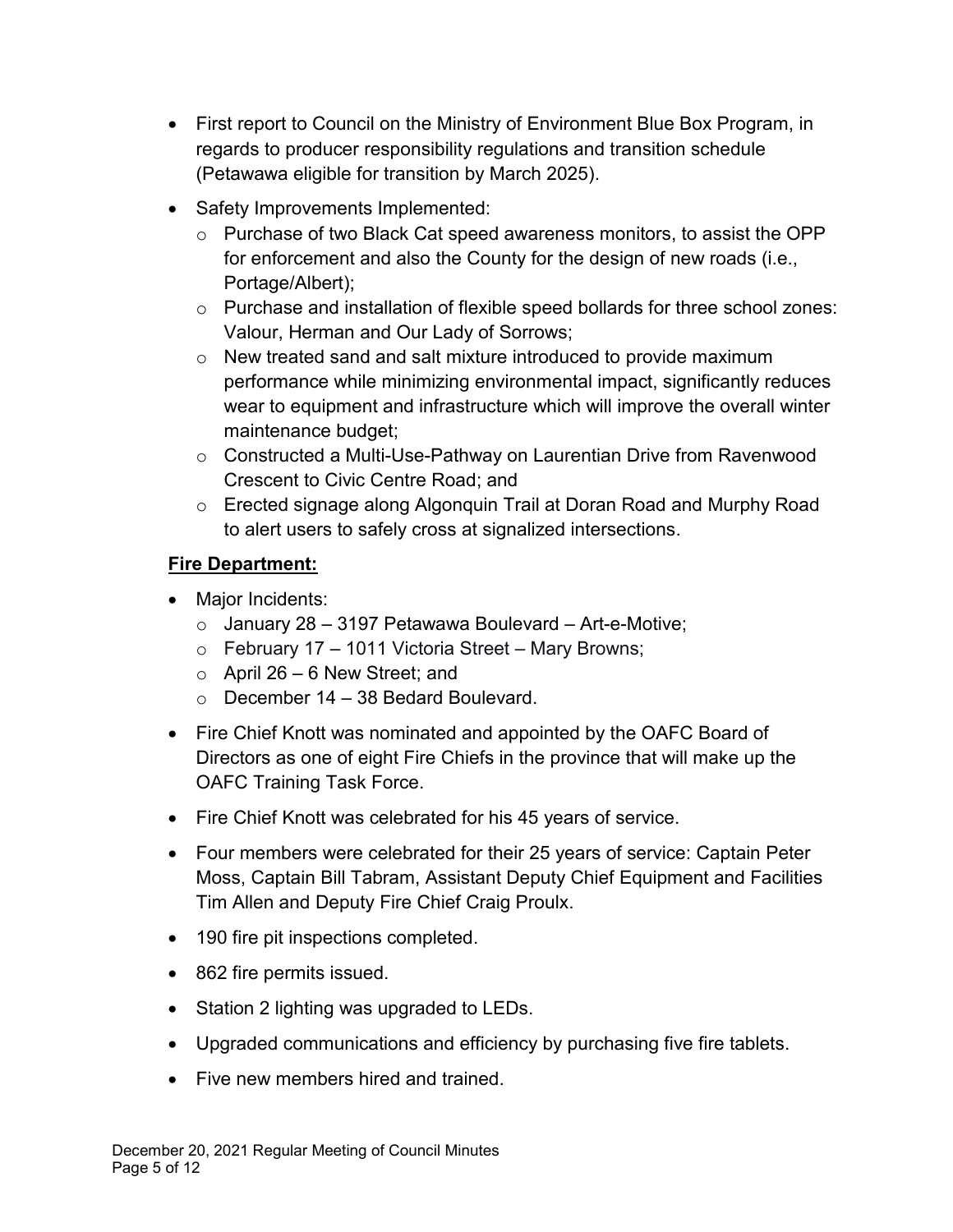- Successful Fire Prevention Week campaign Petawawa resident won grand prize for the province wide colouring contest hosted by the Ontario Association of Fire Chiefs:
	- o Grade two class at St. Francis of Assisi School also won a pizza party which was delivered by Chief Fire Prevention Officer, Simon Brooks.
- · Crews were able to get back to regular training and department duties.
- · Purchased Fit Testing System to complete annual testing for all members inhouse – more efficient and cost effective.
- · Raised over \$2,000 during Fill the Boot Day in support of Muscular Dystrophy Canada.
- · Renfrew County voted Firefighter Jason Godin as "Favourite Firefighter" in the myFM Spirit Awards.
- Safe Community Project Zero: Enbridge Gas and Fire Marshal's Public Fire Safety Council – the department received 192 combination smoke and CO alarms:
	- $\circ$  The department will be working with local organizations to distribute the alarms and work towards improving home safety and bring fire and carbon monoxide-related deaths down to zero.

# **Community Services:**

- Managing the continuance of services through a myriad of ever-changing regulations, restrictions and requirements as we have moved through the second, third and fourth waves of the global pandemic. The responsibility of ensuring that all operational parameters associated with the pandemic are met on a daily basis over the entire year and over and above regular operations has left many Community Services staff tired and weary.
- The replacement of the arena floor, board system and score clock has been a major facility upgrade and one that has been years in the making. With a very tight construction window, staff was able to bring the project in on-time and within budget. Thanks to the Petawawa Civic Centre Fundraising Committee for their generous donation towards the score clock replacement.
- The replacement of the arena refrigeration system condenser. The final major component replacement of the refrigeration plant at the PCC will provide for decades of efficient and cost-effective arena ice operation.
- The renovation of the Hall washrooms. The renovation involved a complete re-build using modern materials and design to provide clean and contemporary look and functionality.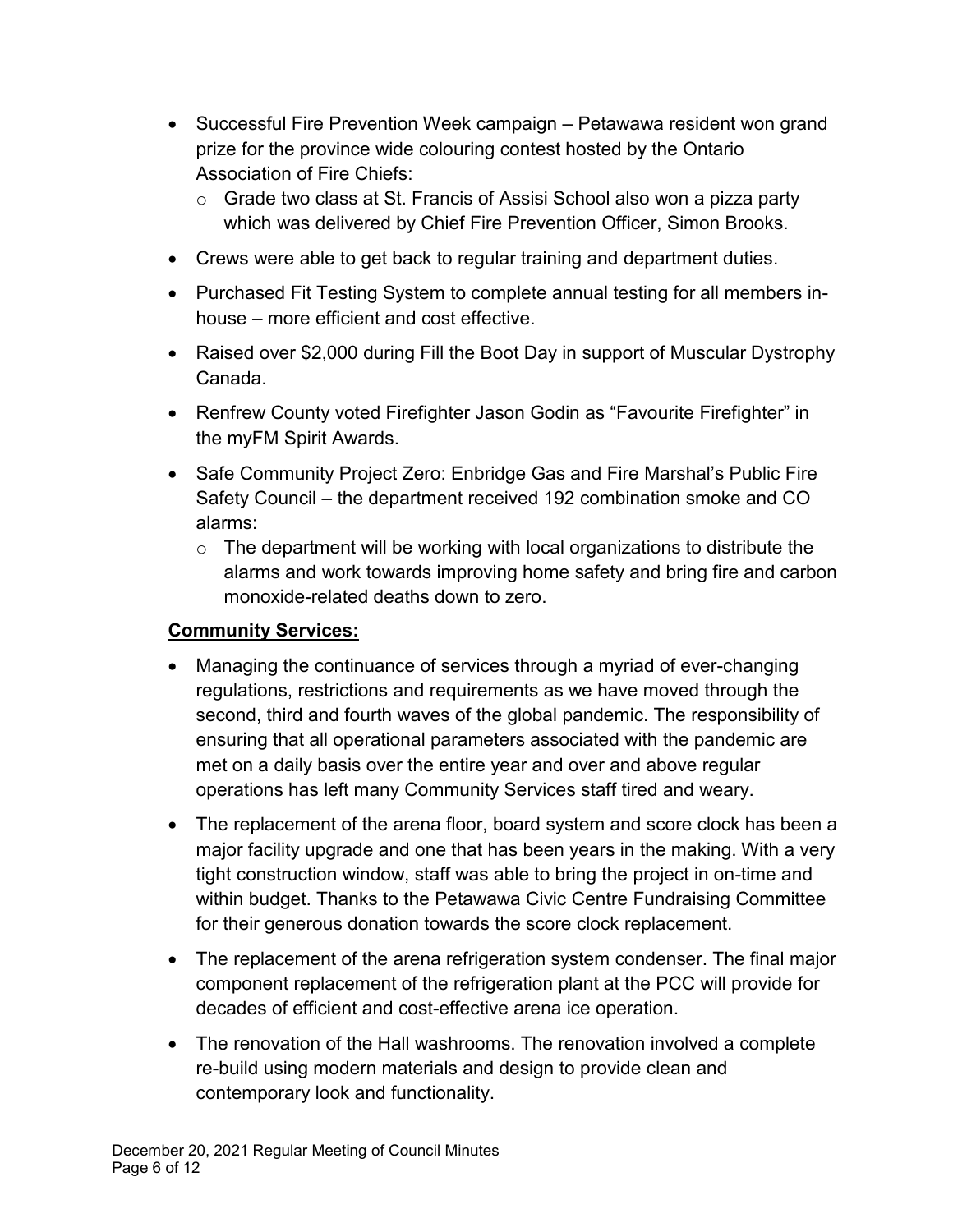- The completion of the detailed design for Laurentian Highlands Park. It is anticipated that the park will be constructed in 2022.
- · The continuance of renovations and amenity replacements throughout the municipal parks system including the installation of a parking lot at Nature's Acre Park, various table, bench and play equipment replacements/additions and garden improvements. The parkette at the top of McGregor's Hill received a new flagpole cluster welcoming residents and visitors into Petawawa. The Petawawa Point boat launch was repaired and upgraded while the park received the addition of two new cantilevered shade umbrellas.
- · The department will celebrate Stephen Heath for his 35 years of service.

# **Administration and Finance:**

- · 47 Council and Committee Meetings (22 virtual).
- · 86 by-laws enacted.
- · OPP Detachment Boards collaboration with neighbouring municipalities.
- · Community Safety and Well-Being Plan ongoing collaboration with neighbouring municipalities.
- · Four Season Bridge assumption from Keetna Snowmobile and Recreation Club providing non-motorized, active transportation crossing of Petawawa River and connection to Garrison.
- · Successful relationship with Commissionaires expanded to include responsibility for enforcement of non-building related property standards matters.
- · Town Hall front office and reception area renovations design options introduced.
- · Preliminary implementation and testing of corporate financial software in cloud-based application.
- · Colin Howard introduced as Town Clerk.
- · COVID-19 Pandemic Response:
	- o regular liaison with Renfrew County and District Health Unit;
		- ongoing dissemination of public health guidance to staff and community.
		- hosted vaccination clinics at Civic Centre.
	- $\circ$  observance of enhanced health and safety protocols for staff to ensure continuity of service delivery;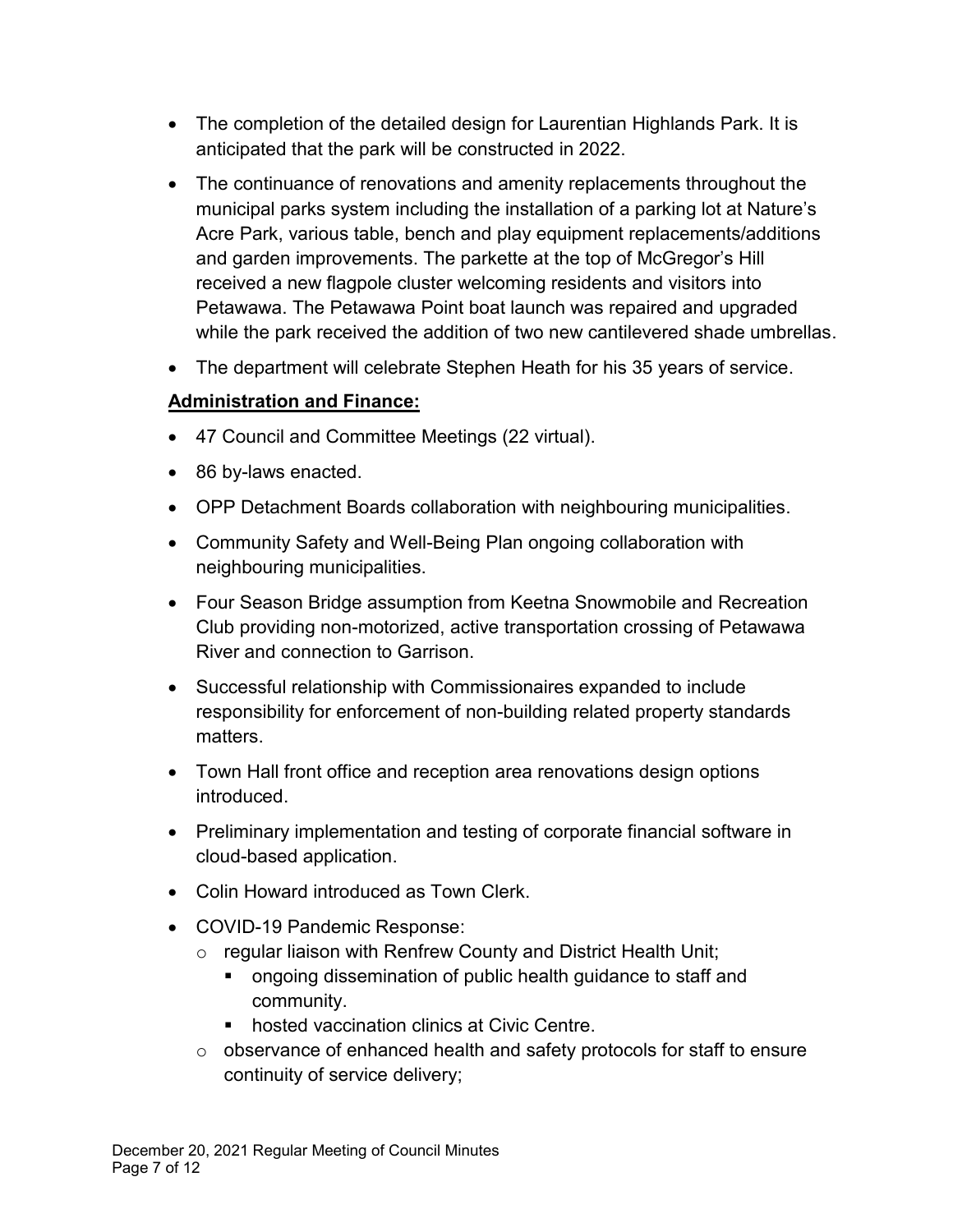- $\circ$  introduction of vaccination policy for the health and safety of employees, students, volunteers, Council and Public Committee members;
- $\circ$  implementation of public health guidelines to ensure safe enjoyment of municipal facilities by residents and visitors; and
- o ongoing collaboration with neighbouring municipalities on best practices.
- · Total assessment in Petawawa is over \$2 billion.
- · CAO Daniel Scissons will celebrate 30 years of service.

# **Conclusion**

Thank you to staff for your support to Council and working through a challenging year due to COVID-19. Thank you to Council for your commitment to our community and for having a proactive and productive year.

# **By-laws**

1. By-law  $1458/21$  – being a by-law to amend By-law 843/13, being a by-law to adopt Human Resources Corporate Policies and Procedures for the Corporation of the Town of Petawawa

# Resolution #3

#### **Moved by James Carmody Seconded by Theresa Sabourin**

That By-law 1458/21, being a by-law to amend By-law 843/13, being a by-law to adopt Human Resources Corporate Policies and Procedures for the Corporation of the Town of Petawawa, be read a first and second time.

# **Carried**

Resolution #4 **Moved by Gary Serviss Seconded by Murray Rutz** That By-law 1458/21 be read a third time and passed. **Carried**

2. By-law 1459/21 – being a by-law to adopt Official Plan Amendment No. 16 for the Corporation of the Town of Petawawa (from "Rural" to "Mineral Aggregate", 1417 Black Bay Road, Mielke Quarry)

Resolution #5

#### **Moved by Murray Rutz Seconded by Gary Serviss**

That By-law 1459/21, being a by-law to adopt Official Plan Amendment No. 16 for the Corporation of the Town of Petawawa, be read a first and second time. **Carried**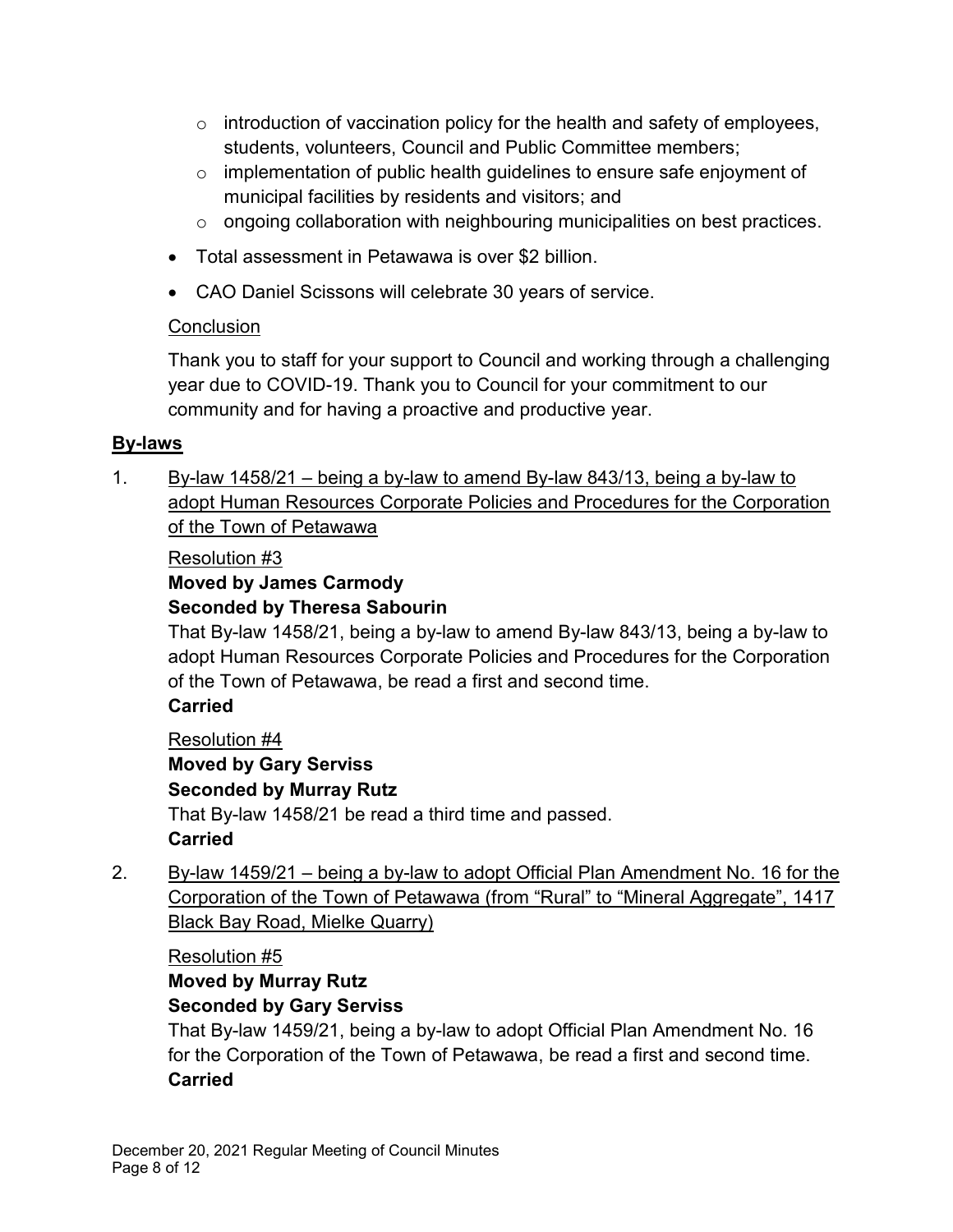## Resolution #6 **Moved by James Carmody Seconded by Theresa Sabourin** That By-law 1459/21 be read a third time and passed. **Carried**

3. By-law 1460/21 – being a by-law to amend By-law number 456/07 of the Corporation of the Town of Petawawa, as amended (from "Extractive Industrial", "Extractive Industrial Reserve", and "Rural" to "Extractive Industrial-Exception Three", 1417 Black Bay Road, Mielke Quarry)

Resolution #7

# **Moved by Gary Serviss**

#### **Seconded by James Carmody**

That By-law 1460/21, being a by-law to amend By-law number 456/07 of the Corporation of the Town of Petawawa, as amended, be read a first and second time.

#### **Carried**

#### Resolution #8

# **Moved by Theresa Sabourin Seconded by Murray Rutz** That By-law 1460/21 be read a third time and passed. **Carried**

4. By-law 1461/21 – being a by-law to amend By-law number 456/07 of the Corporation of the Town of Petawawa, as amended (from "Open Space" to "Residential One", Part of Mill Site No. 1 and Part of Public Square Plan 25, 21 Louise Street)

Resolution #9

**Moved by Gary Serviss Seconded by James Carmody**

That By-law 1461/21, being a by-law to amend By-law number 456/07 of the Corporation of the Town of Petawawa, as amended, be read a first and second time.

**Carried**

Resolution #10 **Moved by Theresa Sabourin Seconded by James Carmody** That By-law 1461/21 be read a third time and passed. **Carried**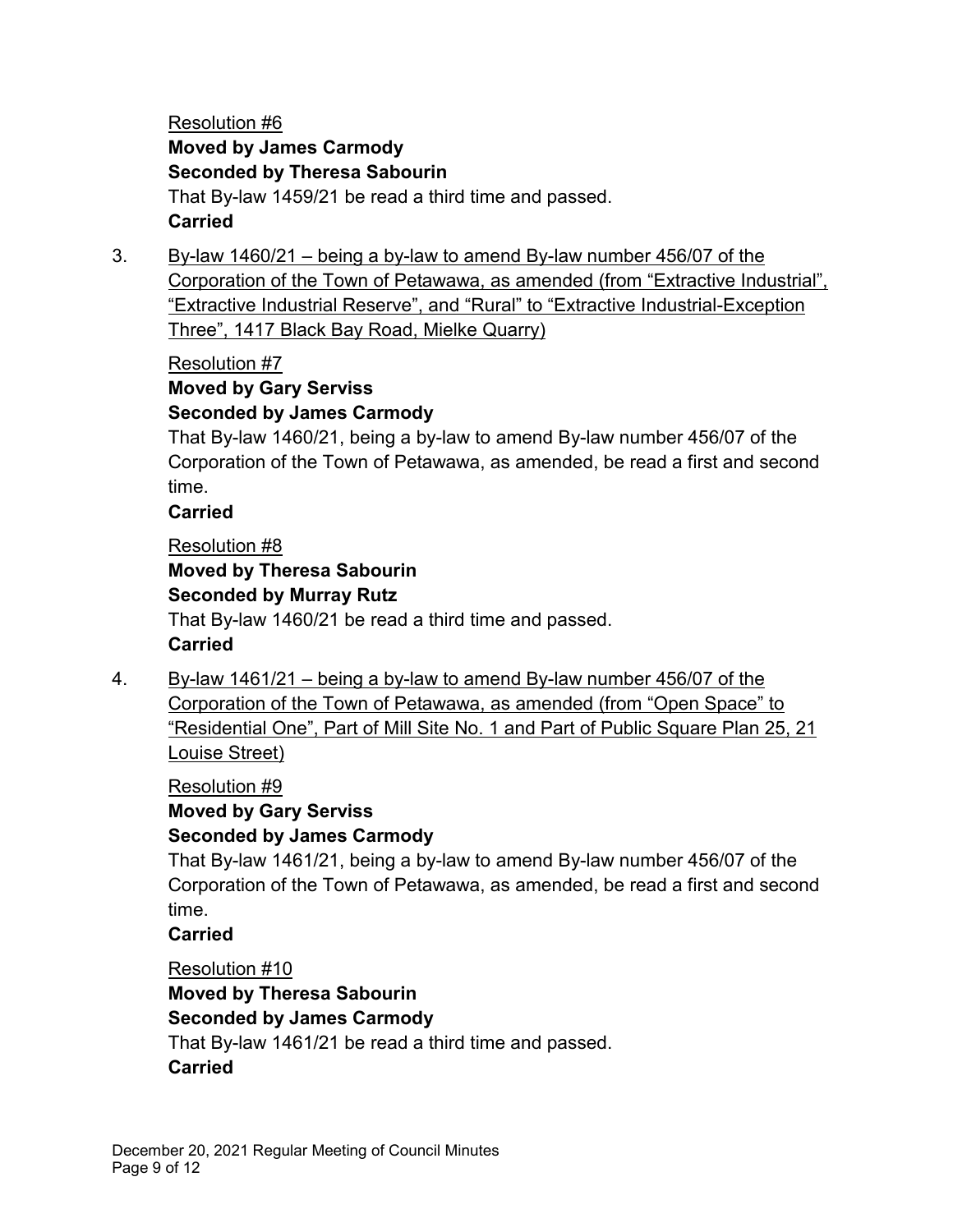5. By-law 1462/21 – being a by-law to amend By-law 1247/19, being a by-law to appoint an Integrity Commissioner

# Resolution #11 **Moved by Murray Rutz Seconded by Gary Serviss** That By-law 1462/21, being a by-law to amend By-law 1247/19, being a by-law to appoint an Integrity Commissioner, be read a first and second time. **Carried** Resolution #12 **Moved by James Carmody**

**Seconded by Gary Serviss** That By-law 1462/21 be read a third time and passed. **Carried**

6. By-law 1463/21 – being a by-law to appoint a Committee of Adjustment

# Resolution #13

**Moved by Theresa Sabourin**

## **Seconded by Gary Serviss**

That By-law 1463/21, being a by-law to appoint a Committee of Adjustment, be read a first and second time.

# **Carried**

Resolution #14

**Moved by James Carmody Seconded by Murray Rutz** That By-law 1463/21 be read a third time and passed. **Carried**

# **Correspondence**

There were no items of correspondence.

# **Minutes**

1. Council-In-Committee Meeting (December 13, 2021)

# Resolution #15

## **Moved by Theresa Sabourin Seconded by Murray Rutz**

That the minutes of the Council-In-Committee meeting held on December 13, 2021 be accepted by Council, and that resolutions from that Committee become resolutions of Council.

# **Carried**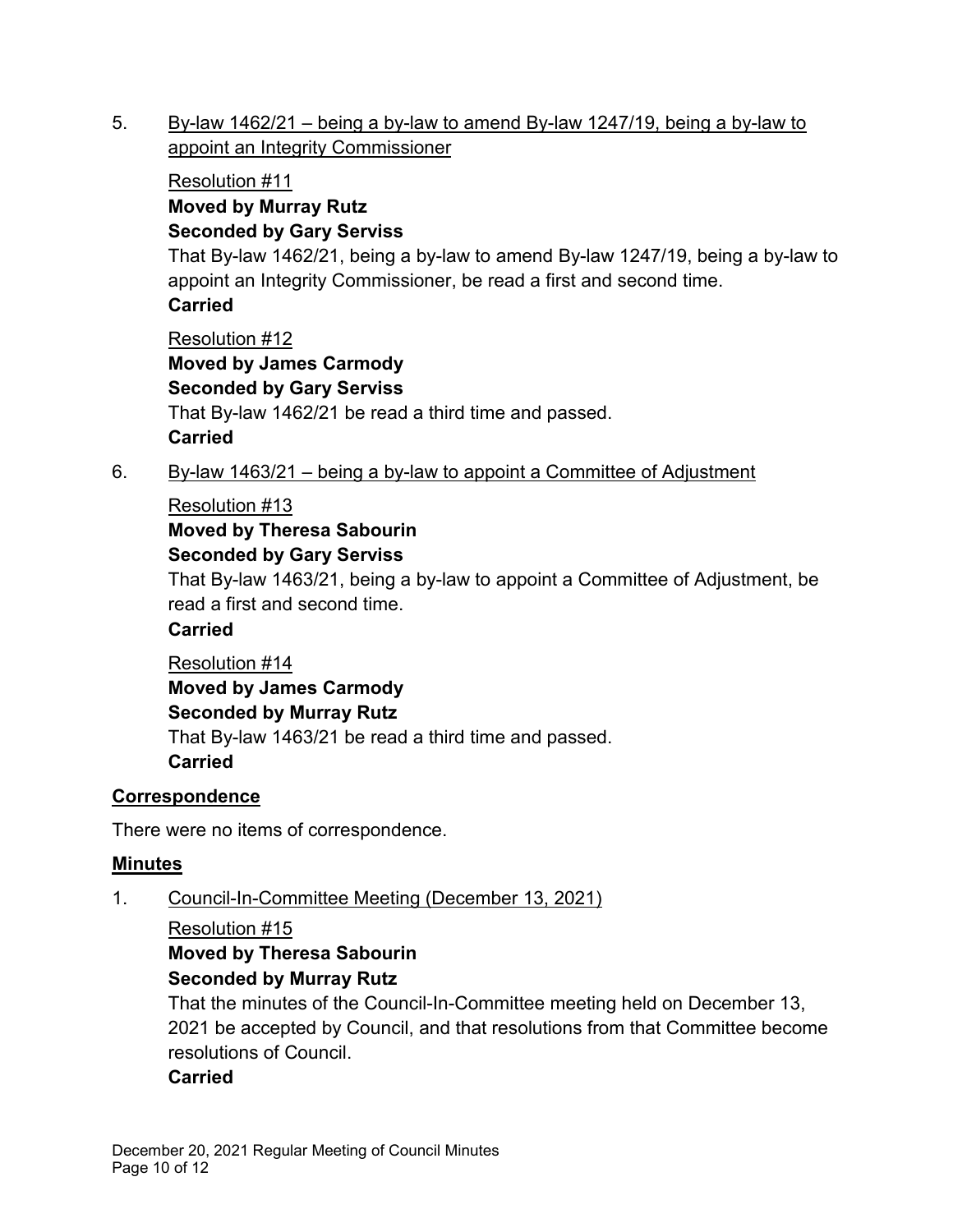#### 2. Petawawa Police Services Board (September 15, 2021 & November 17, 2021)

Councillor James Carmody provided an overview of the recent activities of the Petawawa Police Services Board.

#### Resolution #16 **Moved by James Carmody Seconded by Gary Serviss**

That the minutes of the Petawawa Police Services Board meetings held on September 15, 2021 and November 17, 2021, be adopted as information. **Carried**

#### 3. Petawawa Business Advisory Network (November 2, 2021)

Councillor Theresa Sabourin provided an overview of the recent activities of the Petawawa Business Advisory Network.

#### Resolution #17

# **Moved by Theresa Sabourin**

#### **Seconded by James Carmody**

That the minutes of the Petawawa Business Advisory Network meeting held on November 2, 2021 be adopted as information.

#### **Carried**

#### **Staff Reports**

CAO Daniel Scissons provided an update to Council on the new COVID-19 Omicron variant and how this will impact the Town moving forward in the New Year. Mr. Scissons reported new restrictions are being enforced to help reduce the spread and recommended that Council host upcoming January 2022 meetings virtually. Mr. Scissons reported the January  $4<sup>th</sup>$  Council meeting will be an early start commencing at 3:00 p.m. while the remaining Council meetings will be virtual at the normal start times. Mr. Scissons reported the budget workshop meeting details are still to be determined.

#### **Councillor Reports**

Deputy Mayor Gary Serviss reported he attended and chaired a recent meeting of the Petawawa Sports and Entertainment Hall of Fame; the planned ceremony for the inductees will be held during the Town's 25<sup>th</sup> Anniversary celebrations in 2022. Deputy Mayor Serviss also reported he attended a meeting of the Petawawa Public Library Board on December 20, 2021.

Councillor James Carmody reported he also attended the Petawawa Public Library Board meeting on December 20, 2021. Councillor Carmody wished all the residents a Merry Christmas and a Happy New Year.